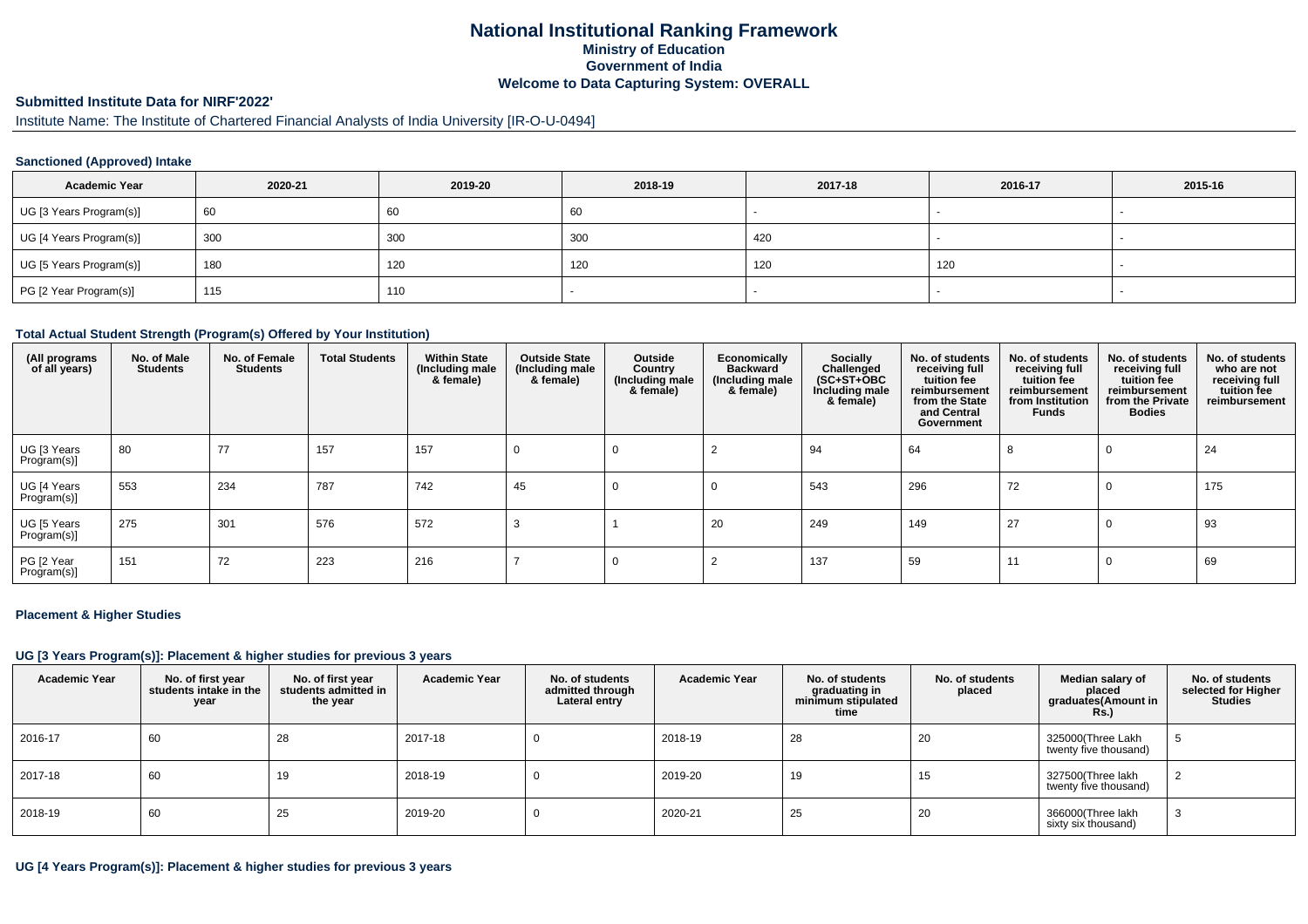| <b>Academic Year</b> | No. of first year<br>students intake in the<br>year | No. of first year<br>students admitted in<br>the year | <b>Academic Year</b> | No. of students<br>admitted through<br>Lateral entry | <b>Academic Year</b> | No. of students<br>graduating in<br>minimum stipulated<br>time | No. of students<br>placed | Median salary of<br>placed<br>graduates(Amount in<br><b>Rs.)</b>  | No. of students<br>selected for Higher<br><b>Studies</b> |
|----------------------|-----------------------------------------------------|-------------------------------------------------------|----------------------|------------------------------------------------------|----------------------|----------------------------------------------------------------|---------------------------|-------------------------------------------------------------------|----------------------------------------------------------|
| 2015-16              | 420                                                 | 47                                                    | 2016-17              | 58                                                   | 2018-19              | 64                                                             | 26                        | 325000(Three lakh<br>twenty five thousand)                        | 30                                                       |
| 2016-17              | 420                                                 | 104                                                   | 2017-18              | 90                                                   | 2019-20              | 153                                                            | 103                       | 514500(Five Lakh<br>fourteen thousand five<br>hundred)            | 50                                                       |
| 2017-18              | 420                                                 | 105                                                   | 2018-19              | 109                                                  | 2020-21              | 163                                                            | 83                        | 243142(Two lakh forty<br>three thousand one<br>hundred forty two) | 52                                                       |

# **UG [5 Years Program(s)]: Placement & higher studies for previous 3 years**

| <b>Academic Year</b> | No. of first year<br>students intake in the<br>year | No. of first vear<br>students admitted in<br>the year | <b>Academic Year</b> | No. of students<br>admitted through<br>Lateral entry | <b>Academic Year</b> | No. of students<br>graduating in<br>minimum stipulated<br>time | No. of students<br>placed | Median salary of<br>placed<br>graduates(Amount in<br><b>Rs.)</b> | No. of students<br>selected for Higher<br><b>Studies</b> |
|----------------------|-----------------------------------------------------|-------------------------------------------------------|----------------------|------------------------------------------------------|----------------------|----------------------------------------------------------------|---------------------------|------------------------------------------------------------------|----------------------------------------------------------|
| 2014-15              |                                                     |                                                       | 2015-16              |                                                      | 2018-19              |                                                                |                           | O(Zero)                                                          |                                                          |
| 2015-16              | 60                                                  | 42                                                    | 2016-17              |                                                      | 2019-20              | 40                                                             | 26                        | 366000(Three Lakh<br>Sixty Six thousand)                         |                                                          |
| 2016-17              | 120                                                 | 58                                                    | 2017-18              |                                                      | 2020-21              | 47                                                             | 38                        | 375000(Three lakh<br>seventy five thousand)                      |                                                          |

# **PG [2 Years Program(s)]: Placement & higher studies for previous 3 years**

| <b>Academic Year</b> | No. of first year<br>students intake in the<br>year | No. of first year<br>students admitted in<br>the year | <b>Academic Year</b> | No. of students graduating in minimum<br>stipulated time | No. of students<br>placed | Median salary of<br>placed<br>graduates(Amount in<br>Rs.) | No. of students<br>selected for Higher<br><b>Studies</b> |
|----------------------|-----------------------------------------------------|-------------------------------------------------------|----------------------|----------------------------------------------------------|---------------------------|-----------------------------------------------------------|----------------------------------------------------------|
| 2017-18              | 80                                                  | 67                                                    | 2018-19              | 64                                                       | 54                        | 638000(Six lakh thirty<br>eight thousand)                 |                                                          |
| 2018-19              | 90                                                  | 79                                                    | 2019-20              | 79                                                       |                           | 1039000(Ten lakh<br>thirty nine thousand)                 | D.                                                       |
| 2019-20              | 110                                                 | 106                                                   | 2020-21              | 103                                                      | 47                        | 640000(Six lakh forty<br>thousand)                        | 14                                                       |

# **Ph.D Student Details**

| Ph.D (Student pursuing doctoral program till 2020-21 Students admitted in the academic year 2020-21 should not be entered here.) |         |         |         |  |  |  |
|----------------------------------------------------------------------------------------------------------------------------------|---------|---------|---------|--|--|--|
| <b>Total Students</b>                                                                                                            |         |         |         |  |  |  |
| Full Time                                                                                                                        |         | 10      |         |  |  |  |
| Part Time                                                                                                                        |         |         |         |  |  |  |
| No. of Ph.D students graduated (including Integrated Ph.D)                                                                       |         |         |         |  |  |  |
|                                                                                                                                  | 2020-21 | 2019-20 | 2018-19 |  |  |  |
| Full Time                                                                                                                        |         |         |         |  |  |  |
| Part Time                                                                                                                        |         |         |         |  |  |  |
| PG (Student pursuing MD/MS/DNB program till 2020-21 Students admitted in the academic year 2021 - 22 should not be entered here) |         |         |         |  |  |  |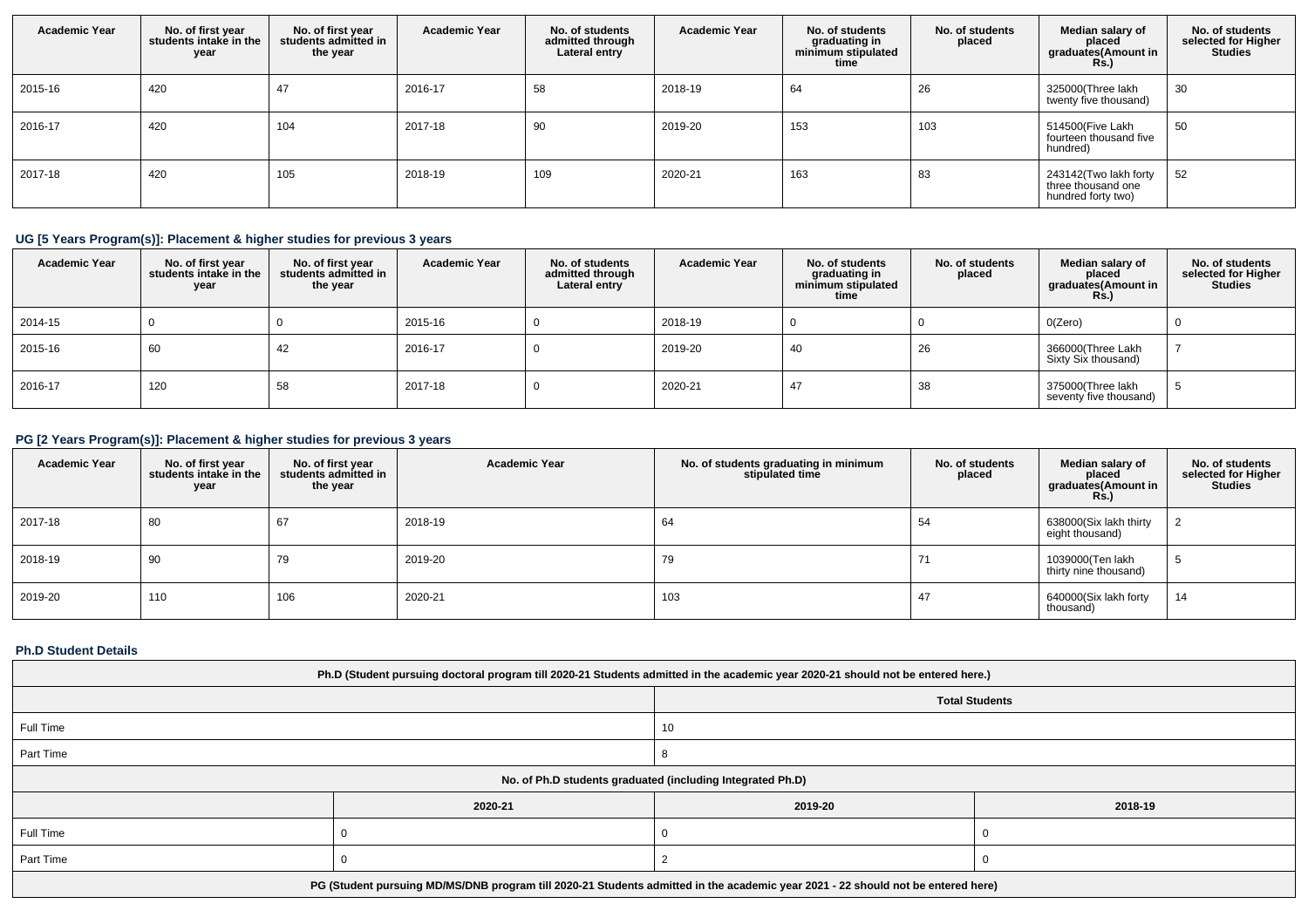| No. of students Graduating in PG (MD/MS/DNB) program |  |  |  |  |  |  |
|------------------------------------------------------|--|--|--|--|--|--|
| 2019-20<br>2018-19<br>2020-21                        |  |  |  |  |  |  |
| $\Omega$                                             |  |  |  |  |  |  |

#### **Online Education**

| . Does all programs/courses were completed on time.                                                         |  | No.                                                                                                                                                                                                                                                                                                                                                                                                              |                                                |  |
|-------------------------------------------------------------------------------------------------------------|--|------------------------------------------------------------------------------------------------------------------------------------------------------------------------------------------------------------------------------------------------------------------------------------------------------------------------------------------------------------------------------------------------------------------|------------------------------------------------|--|
| 2. Measures taken to complete the syllabus of courses and programs.                                         |  | Because of lockdown and suspension of Physical classes due to COVID 19, faculty members have conducted class online<br>through Google meet platform. Online classes were recorded and shared among all students. PDF copies of st<br>shared. Students were registered for each course in University LMS moodle. Study materials were uploaded by faculty members<br>in moodle. Quiz/ Test were conducted online. |                                                |  |
| 3. The period of delay in completion of syllabus (in months).                                               |  |                                                                                                                                                                                                                                                                                                                                                                                                                  |                                                |  |
| 4. The period of delay in conducting exams (in months).                                                     |  |                                                                                                                                                                                                                                                                                                                                                                                                                  |                                                |  |
| No. of students offered online courses which have credit<br><b>Portal Name</b><br>transferred to transcript |  | Total no, of online courses which have credit transferred<br>to the transcript                                                                                                                                                                                                                                                                                                                                   | Total no. of credits transferred to transcript |  |
| Swayam                                                                                                      |  |                                                                                                                                                                                                                                                                                                                                                                                                                  |                                                |  |
| 5. No. of courses developed and available online on Swayam platform by your institution faculty             |  |                                                                                                                                                                                                                                                                                                                                                                                                                  |                                                |  |

# **Financial Resources: Utilised Amount for the Capital expenditure for previous 3 years**

| <b>Academic Year</b>                                                                                 | 2020-21                                                                         | 2019-20                                                                         | 2018-19                                                                  |  |  |  |  |
|------------------------------------------------------------------------------------------------------|---------------------------------------------------------------------------------|---------------------------------------------------------------------------------|--------------------------------------------------------------------------|--|--|--|--|
|                                                                                                      | <b>Utilised Amount</b>                                                          | <b>Utilised Amount</b>                                                          | <b>Utilised Amount</b>                                                   |  |  |  |  |
| Annual Capital Expenditure on Academic Activities and Resources (excluding expenditure on buildings) |                                                                                 |                                                                                 |                                                                          |  |  |  |  |
| Library                                                                                              | 5880300 (Fifty Eight Lakh Eighty Thousand Three Hundred)                        | 1893070 (Eighteen Lakh Ninety Three Thousand Seventy)                           | 812066 (Eight Lakh Twelve Thousand Sixty Six)                            |  |  |  |  |
| New Equipment for Laboratories                                                                       | 4537178 (Forty Five lakh Thirty Seven Thousand One hundred<br>seventy eight)    | 7724023 (Seventy Seven Lakh Twenty four thousand twenty<br>three )              | 2216746 (Twenty two lakh sixteen thousand seven hundred<br>forty six)    |  |  |  |  |
| <b>Engineering Workshops</b>                                                                         | 1082500 (Ten Lakh Eighty Two Thousand Five Hundred)                             | 42205 (Forty Two Thousand Two Hundred Five)                                     | 879245 (Eight Lakh Seventy Nine Thousand Two Hundred<br>Forty Five)      |  |  |  |  |
| Other expenditure on creation of Capital Assets (excluding<br>expenditure on Land and Building)      | 15518152 (One Crore Fifty Five Lakh Eighteen Thousand One<br>Hundred Fifty Two) | 15051598 (One Crore Fifty Lakh Fifty One Thousand Five<br>Hundred Ninety Eight) | 51537100 (Five Crore Fifteen Lakh Thirty Seven Thousand<br>One Hundred ) |  |  |  |  |

# **Financial Resources: Utilised Amount for the Operational expenditure for previous 3 years**

| <b>Academic Year</b>                                                                                                                                                                            | 2020-21                                                                             | 2019-20                                                                      | 2018-19                                                                           |  |  |  |  |
|-------------------------------------------------------------------------------------------------------------------------------------------------------------------------------------------------|-------------------------------------------------------------------------------------|------------------------------------------------------------------------------|-----------------------------------------------------------------------------------|--|--|--|--|
|                                                                                                                                                                                                 | <b>Utilised Amount</b>                                                              | <b>Utilised Amount</b>                                                       | <b>Utilised Amount</b>                                                            |  |  |  |  |
| <b>Annual Operational Expenditure</b>                                                                                                                                                           |                                                                                     |                                                                              |                                                                                   |  |  |  |  |
| Salaries (Teaching and Non Teaching staff)                                                                                                                                                      | 76049886 (Seven Crore Sixty Lakh Forty Nine Thousand Eight<br>Hundred Eighty six)   | 69402552 (Sox Crore Ninety Four Lakh Two Thousand Five<br>Hundred Fifty Two) | 80463211 (Eight Crore Four Lakh Sixty Three Thousand Two<br>Hundred Eleven)       |  |  |  |  |
| Maintenance of Academic Infrastructure or consumables and<br>other running expenditures (excluding maintenance of hostels<br>and allied services, rent of the building, depreciation cost, etc) | 65751284 (Six Crore Fifty Seven Lakh Fifty One thousand Two<br>hundred eighty four) | 109227600 (Ten Crore Ninety Two Lakh Twenty Seven<br>Thousand Six Hundred)   | 97480259 (Nine Crore Seventy Four Lakh Eighty Thousand<br>Two Hundred Fifty Nine) |  |  |  |  |
| Seminars/Conferences/Workshops                                                                                                                                                                  | 818393 (Eight Lakh Eighteen Thousand Three Hundred Ninety<br>Three)                 | 722055 (Seven Lakh Twenty Two Thousand Fifty Five)                           | 944748 (Nine Lakh Forty Four Thousand Seven Hundred Forty<br>Eight)               |  |  |  |  |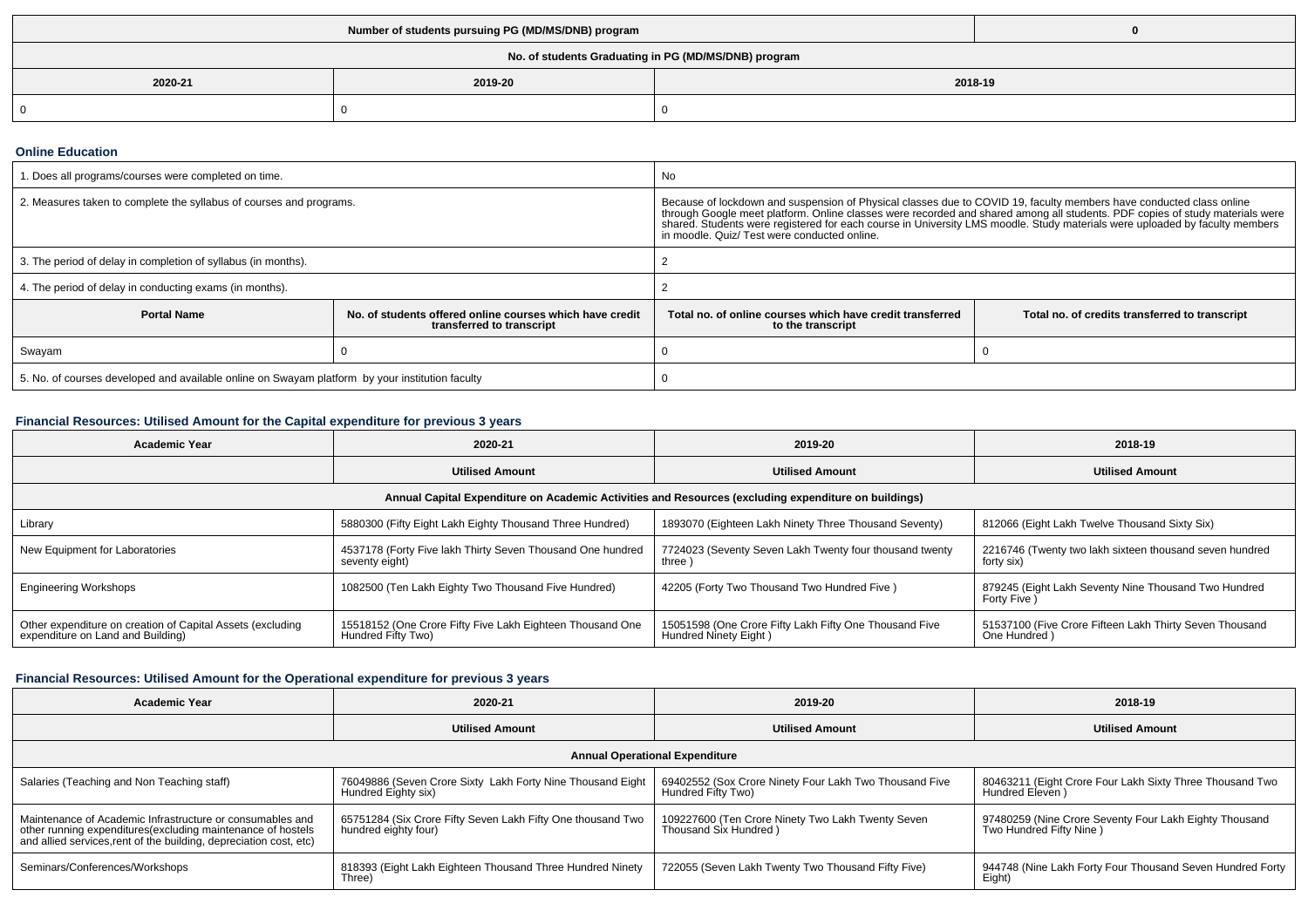|   | ۰ |
|---|---|
| I |   |
|   |   |

| Calendar year            | 2020 | 2019 | 2018 |
|--------------------------|------|------|------|
| No. of Patents Published |      |      |      |
| No. of Patents Granted   |      |      |      |

## **Sponsored Research Details**

| <b>Financial Year</b>                    | 2020-21                                          | 2019-20                        | 2018-19    |
|------------------------------------------|--------------------------------------------------|--------------------------------|------------|
| Total no. of Sponsored Projects          |                                                  |                                |            |
| Total no. of Funding Agencies            |                                                  |                                |            |
| Total Amount Received (Amount in Rupees) | 866950                                           | 524000                         | 300000     |
| Amount Received in Words                 | Eight Lakh Sixty Six Thousand Nine Hundred Fifty | Five Lakh Twenty Four Thousand | Three Lakh |

### **Consultancy Project Details**

| <b>Financial Year</b>                    | 2020-21                                             | 2019-20                           | 2018-19                   |
|------------------------------------------|-----------------------------------------------------|-----------------------------------|---------------------------|
| Total no. of Consultancy Projects        |                                                     |                                   |                           |
| Total no. of Client Organizations        |                                                     |                                   |                           |
| Total Amount Received (Amount in Rupees) | 216872                                              | 1227000                           | 270000                    |
| Amount Received in Words                 | Two Lakh Sixteen Thousand Eight Hundred Seventy Two | Twelve Lakh Twenty Seven Thousand | Two Lakh Seventy Thousand |

### **Executive Development Program/Management Development Programs**

| <b>Financial Year</b>                                                            | 2020-21 | 2019-20                                        | 2018-19                      |
|----------------------------------------------------------------------------------|---------|------------------------------------------------|------------------------------|
| Total no. of Executive Development Programs/ Management<br>Development Programs  |         |                                                |                              |
| Total no. of Participants                                                        |         | 62                                             | -23                          |
| Total Annual Earnings (Amount in Rupees)(Excluding Lodging<br>& Boarding Charges | - 0     | 746240                                         | 713000                       |
| Total Annual Earnings in Words                                                   | Zero    | Seven Lakh Foty Six Thousand Two Hundred Forty | Seven Lakh Thirteen Thousand |

### **PCS Facilities: Facilities of physically challenged students**

| 1. Do your institution buildings have Lifts/Ramps?                                                                                                         | Yes, more than 80% of the buildings |
|------------------------------------------------------------------------------------------------------------------------------------------------------------|-------------------------------------|
| 2. Do your institution have provision for walking aids, including wheelchairs and transportation from one building to another for<br>handicapped students? | Yes                                 |
| 3. Do your institution buildings have specially designed toilets for handicapped students?                                                                 | Yes, more than 80% of the buildings |

#### **Accreditation**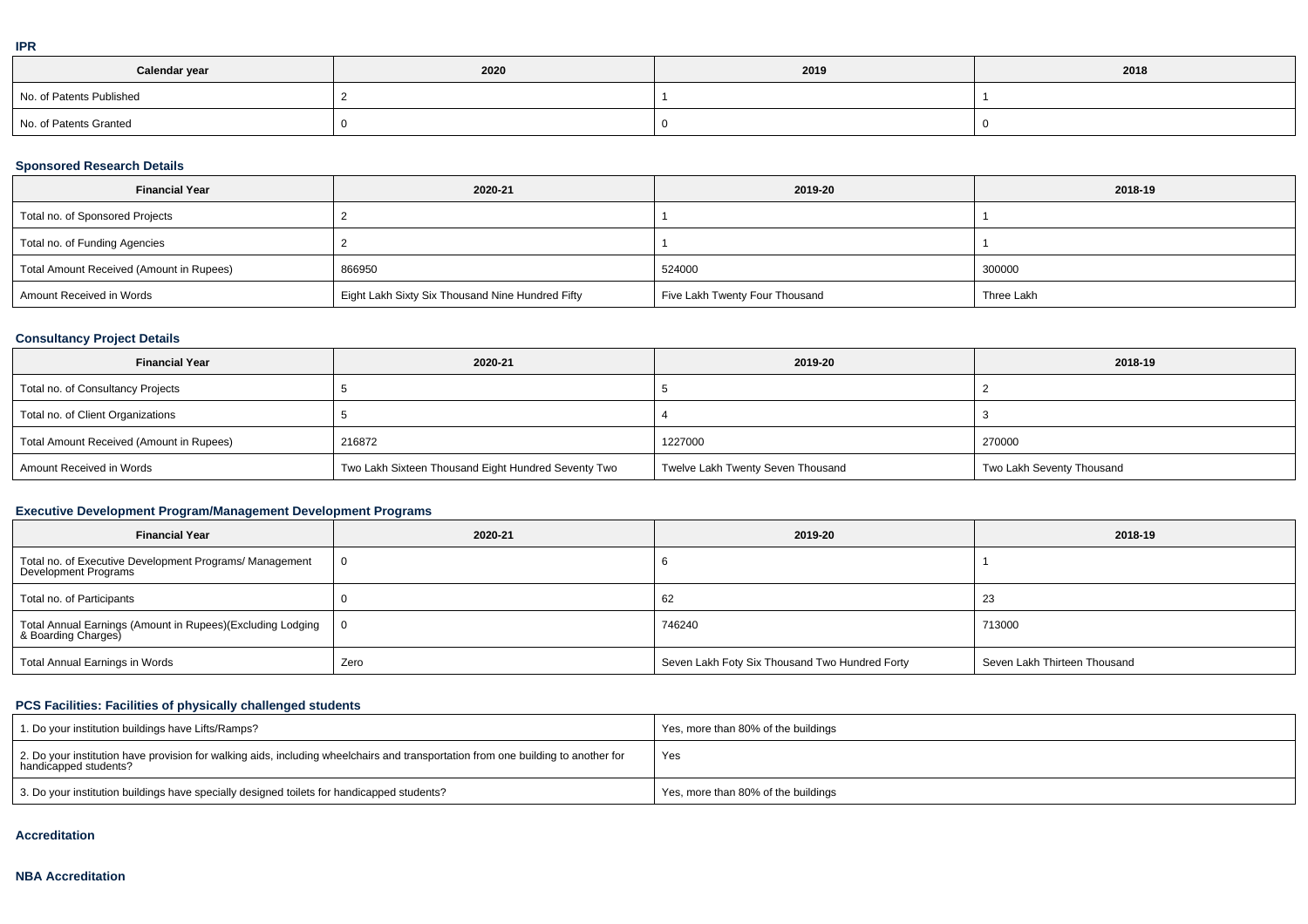| 1. Does your institute have a valid NBA Accreditation? |  |
|--------------------------------------------------------|--|
|                                                        |  |

expression of the contract of the contract of the contract of the contract of the contract of the contract of the contract of the contract of the contract of the contract of the contract of the contract of the contract of

### **NAAC Accreditation**

| 1. Does your institute have a valid NAAC Accreditation? |            | <b>YES</b> |             |
|---------------------------------------------------------|------------|------------|-------------|
| Valid from                                              |            | Valid upto | <b>CGPA</b> |
| 30-11-2018                                              | 29-11-2023 |            | 2.62        |

# **Faculty Details**

| Srno           | Name                                             | Age | Designation                | Gender | Qualification | <b>Experience (In</b><br>Months) | Currently working<br>with institution? | <b>Joining Date</b> | <b>Leaving Date</b>      | <b>Association type</b> |
|----------------|--------------------------------------------------|-----|----------------------------|--------|---------------|----------------------------------|----------------------------------------|---------------------|--------------------------|-------------------------|
| $\mathbf{1}$   | <b>ABHIJIT BISWAS</b>                            | 39  | Associate Professor        | Male   | <b>MCA</b>    | 162                              | Yes                                    | 19-12-2008          | $\sim$                   | Regular                 |
| $\overline{2}$ | Ainal Hoque Gazi                                 | 28  | <b>Assistant Professor</b> | Male   | Ph.D          | 8                                | Yes                                    | 08-04-2021          | $\sim$                   | Regular                 |
| 3              | AMIT KUMAR LAHA                                  | 34  | Associate Professor        | Male   | Ph.D          | 100                              | Yes                                    | 25-08-2016          | $\overline{\phantom{a}}$ | Regular                 |
| $\overline{4}$ | Amit Kumar Rana                                  | 40  | Associate Professor        | Male   | M.Tech        | 180                              | Yes                                    | 02-11-2020          | $\overline{\phantom{a}}$ | Regular                 |
| 5              | AMITAVA SHARMA                                   | 37  | <b>Assistant Professor</b> | Male   | Ph.D          | 65                               | Yes                                    | 05-04-2019          | $\sim$                   | Regular                 |
| 6              | Arnab Ghosh                                      | 35  | <b>Assistant Professor</b> | Male   | Ph.D          | 75                               | Yes                                    | 31-08-2017          | $\sim$                   | Regular                 |
| $\overline{7}$ | Arunabha Saha                                    | 33  | <b>Assistant Professor</b> | Male   | Ph.D          | 49                               | Yes                                    | 20-01-2020          | $\overline{\phantom{a}}$ | Regular                 |
| 8              | <b>ASHIM PAUL</b>                                | 34  | <b>Assistant Professor</b> | Male   | M.Tech        | 144                              | Yes                                    | 03-08-2015          | $\sim$                   | Regular                 |
| 9              | <b>Beauty Pandey</b>                             | 38  | <b>Assistant Professor</b> | Female | Ph.D          | 60                               | Yes                                    | 01-08-2019          | $\overline{\phantom{a}}$ | Regular                 |
| 10             | Bhabna De                                        | 27  | <b>Assistant Professor</b> | Female | M.Tech        | 39                               | Yes                                    | 28-12-2021          | $\overline{\phantom{a}}$ | Regular                 |
| 11             | <b>BIPUL SEN</b>                                 | 31  | <b>Assistant Professor</b> | Male   | M.Tech        | 126                              | Yes                                    | 01-08-2014          | $\sim$                   | Regular                 |
| 12             | Camelia Das                                      | 30  | Assistant Professor        | Female | Ph.D          | 60                               | Yes                                    | 23-07-2018          | $\sim$                   | Regular                 |
| 13             | DayaShankar                                      | 38  | Associate Professor        | Male   | Ph.D          | 188                              | Yes                                    | 15-01-2018          | $\sim$                   | Regular                 |
| 14             | <b>DEBARSHITA</b><br><b>BISWAS</b>               | 35  | <b>Assistant Professor</b> | Female | M.Tech        | 173                              | Yes                                    | 29-07-2010          | $\sim$                   | Regular                 |
| 15             | <b>DEBJANI</b><br><b>BHOWMIK</b>                 | 36  | <b>Assistant Professor</b> | Female | M.Tech        | 156                              | Yes                                    | 29-07-2010          | $\overline{\phantom{a}}$ | Regular                 |
| 16             | <b>DEBJANI RAKSHIT</b>                           | 32  | <b>Assistant Professor</b> | Female | Ph.D          | 132                              | Yes                                    | 29-09-2017          | $\sim$                   | Regular                 |
| 17             | <b>DHARAMJIT</b><br><b>DEBBARMA</b>              | 32  | <b>Assistant Professor</b> | Male   | M.Tech        | 120                              | Yes                                    | 04-07-2016          | $\overline{\phantom{a}}$ | Regular                 |
| 18             | <b>DHRITI RUDRA</b><br>PAL                       | 37  | <b>Assistant Professor</b> | Male   | M.E.          | 180                              | Yes                                    | 31-07-2017          | $\overline{a}$           | Regular                 |
| 19             | Dr Madhavi Sharma                                | 51  | Professor                  | Female | Ph.D          | 334                              | No                                     | 06-01-2016          | 26-03-2021               | Regular                 |
| 20             | DR PRIYANGSHU<br><b>RANA</b><br><b>BORTHAKUR</b> | 47  | Professor                  | Male   | Ph.D          | 300                              | Yes                                    | 03-09-2004          |                          | Regular                 |
| 21             | Dr Ranganath A                                   | 51  | Professor                  | Male   | Ph.D          | 300                              | Yes                                    | 01-01-2006          | $\overline{\phantom{a}}$ | Regular                 |
| 22             | <b>DURGABATI</b><br><b>PODDER</b>                | 31  | <b>Assistant Professor</b> | Female | M.Tech        | 120                              | Yes                                    | 29-06-2017          | $\sim$                   | Regular                 |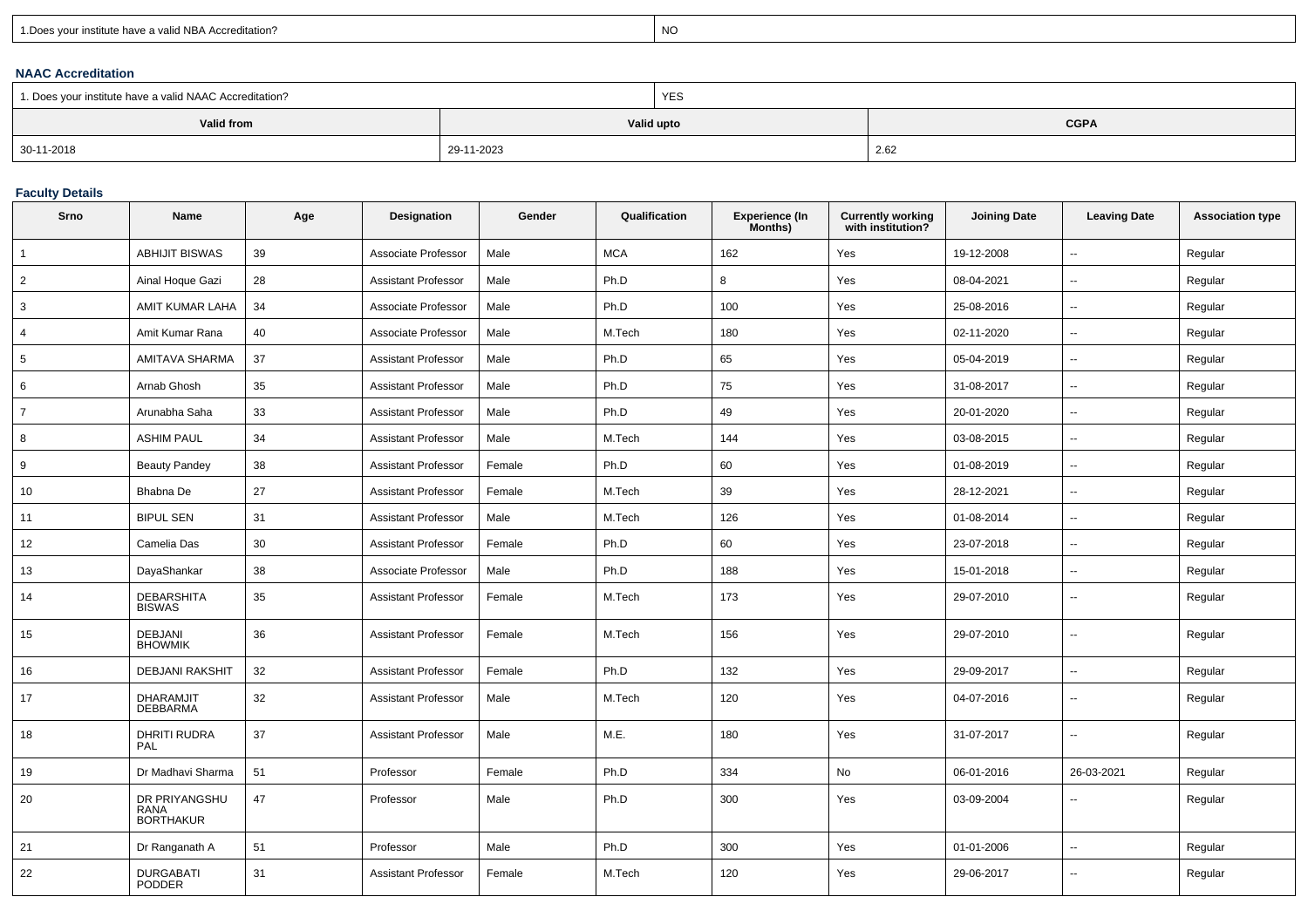| 23 | Dushyanta Dutta                | 37 | Associate Professor        | Male   | Ph.D    | 144 | Yes | 26-02-2019 | $\overline{\phantom{a}}$ | Regular |
|----|--------------------------------|----|----------------------------|--------|---------|-----|-----|------------|--------------------------|---------|
| 24 | Gamidalah War                  | 34 | <b>Assistant Professor</b> | Female | M. Phil | 72  | Yes | 08-01-2018 | $\overline{\phantom{a}}$ | Regular |
| 25 | Ganesh Adhikary                | 39 | Associate Professor        | Male   | M.Sc.   | 72  | Yes | 25-07-2019 | Щ,                       | Regular |
| 26 | Ganesh Chandra<br>Paul         | 30 | <b>Assistant Professor</b> | Male   | Ph.D    | 60  | Yes | 24-07-2018 | $\overline{\phantom{a}}$ | Regular |
| 27 | K Kantha Rao                   | 53 | Professor                  | Male   | Ph.D    | 69  | No  | 19-08-2019 | 21-02-2021               | Regular |
| 28 | KOYEL<br>CHAKRAVARTY           | 32 | <b>Assistant Professor</b> | Female | Ph.D    | 60  | Yes | 25-07-2018 | $\overline{\phantom{a}}$ | Regular |
| 29 | <b>MANISH PAUL</b>             | 33 | <b>Assistant Professor</b> | Male   | M.Tech  | 119 | Yes | 09-10-2017 | Ξ.                       | Regular |
| 30 | Manish Prasad                  | 30 | <b>Assistant Professor</b> | Male   | M.A     | 54  | No  | 01-08-2019 | 30-06-2021               | Regular |
| 31 | Manish Sakhlecha               | 47 | Professor                  | Male   | Ph.D    | 276 | Yes | 28-09-2020 | $\overline{\phantom{a}}$ | Regular |
| 32 | Mousumi Biswas                 | 45 | <b>Assistant Professor</b> | Female | M.A     | 204 | Yes | 01-01-2007 | Ξ.                       | Regular |
| 33 | Palash Dey                     | 37 | <b>Assistant Professor</b> | Male   | Ph.D    | 65  | Yes | 26-04-2021 | $\overline{\phantom{a}}$ | Regular |
| 34 | Paromita Goswami               | 32 | <b>Assistant Professor</b> | Female | M.Tech  | 79  | Yes | 10-04-2018 | $\overline{\phantom{a}}$ | Regular |
| 35 | PARTHA SARKAR                  | 40 | Associate Professor        | Male   | Ph.D    | 180 | No  | 01-12-2008 | 26-02-2021               | Regular |
| 36 | Payel Deb                      | 30 | <b>Assistant Professor</b> | Female | Ph.D    | 10  | Yes | 05-02-2021 | $\sim$                   | Regular |
| 37 | Piya Biswas                    | 33 | <b>Assistant Professor</b> | Female | Ph.D    | 36  | Yes | 09-03-2020 | $\overline{\phantom{a}}$ | Regular |
| 38 | <b>Prantik Biswas</b>          | 29 | Lecturer                   | Male   | M.A     | 60  | Yes | 18-12-2019 | Ξ.                       | Regular |
| 39 | Prasanta Sutradhar             | 32 | <b>Assistant Professor</b> | Male   | Ph.D    | 60  | Yes | 06-08-2020 | $\overline{\phantom{a}}$ | Regular |
| 40 | PRASENJIT BAL                  | 33 | Associate Professor        | Male   | Ph.D    | 99  | Yes | 24-07-2017 | $\overline{\phantom{a}}$ | Regular |
| 41 | Pritam Majumder                | 30 | <b>Assistant Professor</b> | Male   | M.Tech  |     | Yes | 28-12-2021 | Щ,                       | Regular |
| 42 | RAMU DEBNATH                   | 30 | <b>Assistant Professor</b> | Male   | M.Tech  | 88  | Yes | 29-06-2017 | --                       | Regular |
| 43 | <b>Rita Banik</b>              | 36 | <b>Assistant Professor</b> | Female | M.Tech  | 52  | Yes | 06-03-2020 | $\overline{\phantom{a}}$ | Regular |
| 44 | Saroj Kumar Nanda              | 42 | Assistant Professor        | Male   | M.Tech  | 67  | Yes | 17-01-2019 | $\overline{\phantom{a}}$ | Regular |
| 45 | Satyajit Mondal                | 33 | Associate Professor        | Male   | Ph.D    | 55  | Yes | 03-01-2019 | $\overline{\phantom{a}}$ | Regular |
| 46 | SAYANTAN<br><b>CHAKRABORTY</b> | 41 | Associate Professor        | Male   | M.Tech  | 222 | Yes | 03-10-2017 | $\overline{\phantom{a}}$ | Regular |
| 47 | Sayantan Singha<br>Roy         | 30 | <b>Assistant Professor</b> | Male   | M.Tech  | 94  | Yes | 14-01-2019 | $\overline{\phantom{a}}$ | Regular |
| 48 | SHANTANU<br><b>ACHARYA</b>     | 41 | Associate Professor        | Male   | Ph.D    | 216 | Yes | 18-07-2016 | $\overline{\phantom{a}}$ | Regular |
| 49 | Sharmistha<br>Chakraborty      | 33 | <b>Assistant Professor</b> | Female | PGDC    | 72  | Yes | 08-08-2018 | Щ,                       | Regular |
| 50 | SK Noor Nabi                   | 30 | <b>Assistant Professor</b> | Male   | Ph.D    | 60  | Yes | 10-09-2020 | Щ,                       | Regular |
| 51 | Soumen Ghosh                   | 30 | <b>Assistant Professor</b> | Male   | M.Tech  | 76  | No  | 27-10-2020 | 10-09-2021               | Regular |
| 52 | Soumen Kundu                   | 30 | <b>Assistant Professor</b> | Male   | M.Sc.   | 53  | Yes | 29-07-2019 | --                       | Regular |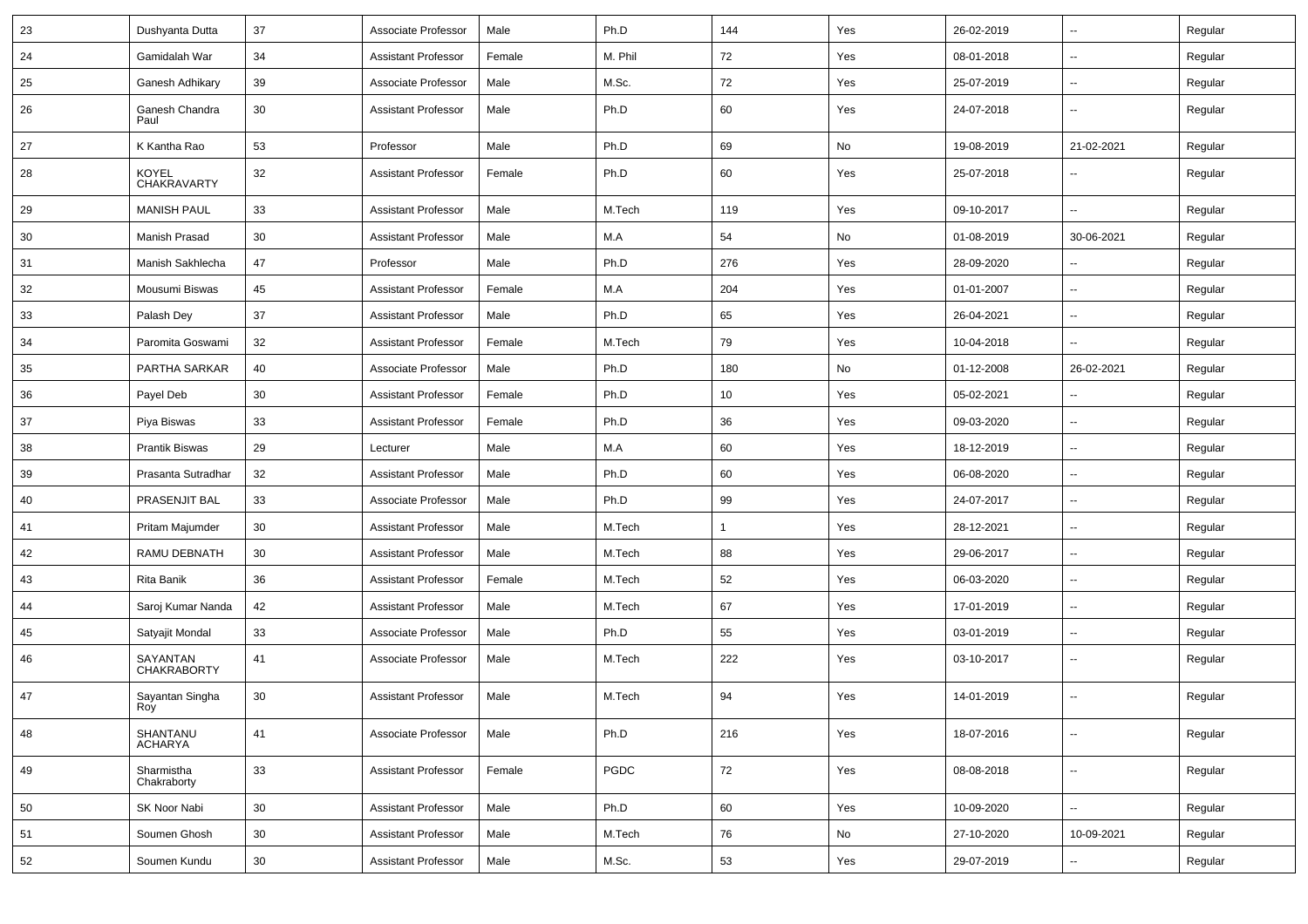| 53 | Soumendra Nath<br>Bandyopadhyay          | 32 | <b>Assistant Professor</b> | Male   | M.Sc.      | 66         | Yes | 30-07-2018 | $\overline{\phantom{a}}$ | Regular |
|----|------------------------------------------|----|----------------------------|--------|------------|------------|-----|------------|--------------------------|---------|
| 54 | Srinjoy Roy                              | 29 | <b>Assistant Professor</b> | Male   | M.Tech     | 66         | Yes | 15-01-2018 | $\overline{\phantom{a}}$ | Regular |
| 55 | Subal Ranjan Sahu                        | 28 | <b>Assistant Professor</b> | Male   | M.Sc.      | 44         | Yes | 05-10-2020 | ⊷.                       | Regular |
| 56 | <b>SUBHADEEP</b><br><b>CHAKRABORTY</b>   | 30 | <b>Assistant Professor</b> | Male   | M.Sc.      | 56         | Yes | 05-08-2019 | --                       | Regular |
| 57 | Subhadip Roy                             | 34 | <b>Assistant Professor</b> | Male   | Ph.D       | 50         | Yes | 16-09-2019 | $\overline{\phantom{a}}$ | Regular |
| 58 | Subhrajyoti Deb                          | 33 | <b>Assistant Professor</b> | Male   | Ph.D       | $\sqrt{5}$ | Yes | 26-07-2021 | -−                       | Regular |
| 59 | Subhrajyoti Deb                          | 30 | <b>Assistant Professor</b> | Male   | Ph.D       | 49         | Yes | 18-03-2020 | --                       | Regular |
| 60 | <b>SUBODH</b><br><b>DEBBARMA</b>         | 35 | Associate Professor        | Male   | Ph.D       | 180        | Yes | 20-10-2014 | $\overline{a}$           | Regular |
| 61 | Sukanya Saha                             | 26 | <b>Assistant Professor</b> | Female | M.Tech     | 29         | Yes | 28-12-2021 | Ш,                       | Regular |
| 62 | Sunirmal Sen                             | 46 | <b>Assistant Professor</b> | Male   | M.Sc.      | 250        | No  | 01-09-2020 | 31-08-2021               | Regular |
| 63 | <b>SUPRADIP SAHA</b>                     | 30 | <b>Assistant Professor</b> | Male   | M.Tech     | 114        | Yes | 02-01-2017 | $\overline{a}$           | Regular |
| 64 | Suvankar Paul                            | 29 | <b>Assistant Professor</b> | Male   | M.Sc.      | 49         | Yes | 11-09-2020 | --                       | Regular |
| 65 | Swapan Das                               | 32 | <b>Assistant Professor</b> | Male   | M.Tech     | 10         | Yes | 03-02-2021 | --                       | Regular |
| 66 | Swarnali Nath<br>Choudhury               | 44 | Associate Professor        | Female | Ph.D       | 216        | Yes | 05-09-2007 | -−                       | Regular |
| 67 | TAPAN KUMAR<br><b>MOHANTA</b>            | 39 | <b>Assistant Professor</b> | Male   | M.Tech     | 156        | Yes | 20-01-2014 | ۵.                       | Regular |
| 68 | Tufan Singha<br>Mahapatra                | 34 | <b>Assistant Professor</b> | Male   | Ph.D       | 52         | Yes | 12-08-2019 | --                       | Regular |
| 69 | Tuhin Subhra<br>Mukherjee                | 33 | <b>Assistant Professor</b> | Male   | Ph.D       | 60         | Yes | 20-09-2018 | --                       | Regular |
| 70 | ADITYA KUMAR<br><b>DAS</b>               | 37 | <b>Assistant Professor</b> | Male   | Ph.D       | 84         | Yes | 04-07-2017 | ۵.                       | Regular |
| 71 | ANINDITA SINHA                           | 37 | <b>Assistant Professor</b> | Female | Ph.D       | 36         | Yes | 01-07-2019 | --                       | Regular |
| 72 | Arindam Sinha                            | 44 | <b>Assistant Professor</b> | Male   | <b>MBA</b> | 182        | No  | 20-04-2015 | 23-08-2021               | Regular |
| 73 | <b>BISWAJIT</b><br><b>CHAKRABORTY</b>    | 40 | <b>Assistant Professor</b> | Male   | M.Ed       | 168        | Yes | 11-05-2015 | --                       | Regular |
| 74 | Debanjan Nag                             | 39 | <b>Assistant Professor</b> | Male   | Ph.D       | 86         | No  | 02-05-2018 | 03-01-2022               | Regular |
| 75 | <b>DIPANGSHU DEV</b><br><b>CHOWDHURY</b> | 40 | <b>Assistant Professor</b> | Male   | Ph.D       | 72         | Yes | 11-01-2019 | --                       | Regular |
| 76 | Dr Annesha Saha                          | 36 | <b>Assistant Professor</b> | Female | Ph.D       | 126        | Yes | 13-05-2011 | $\overline{\phantom{a}}$ | Regular |
| 77 | Dr Debarati Sarkar                       | 41 | Assistant Professor        | Female | Ph.D       | 60         | Yes | 06-11-2020 | $\sim$                   | Regular |
| 78 | Dr Dhananjoy Datta                       | 45 | Associate Professor        | Male   | Ph.D       | 257        | Yes | 19-02-2007 | $\overline{\phantom{a}}$ | Regular |
| 79 | Dr Gokul Acharjee                        | 43 | Associate Professor        | Male   | Ph.D       | 139        | Yes | 11-05-2015 | $\sim$                   | Regular |
| 80 | Dr Shah Al Mamun<br>Sarkar               | 34 | <b>Assistant Professor</b> | Male   | Ph.D       | 36         | Yes | 09-07-2018 | $\sim$                   | Regular |
| 81 | Dr Trinankur Dey                         | 42 | <b>Assistant Professor</b> | Male   | Ph.D       | 60         | Yes | 03-08-2017 | н.                       | Regular |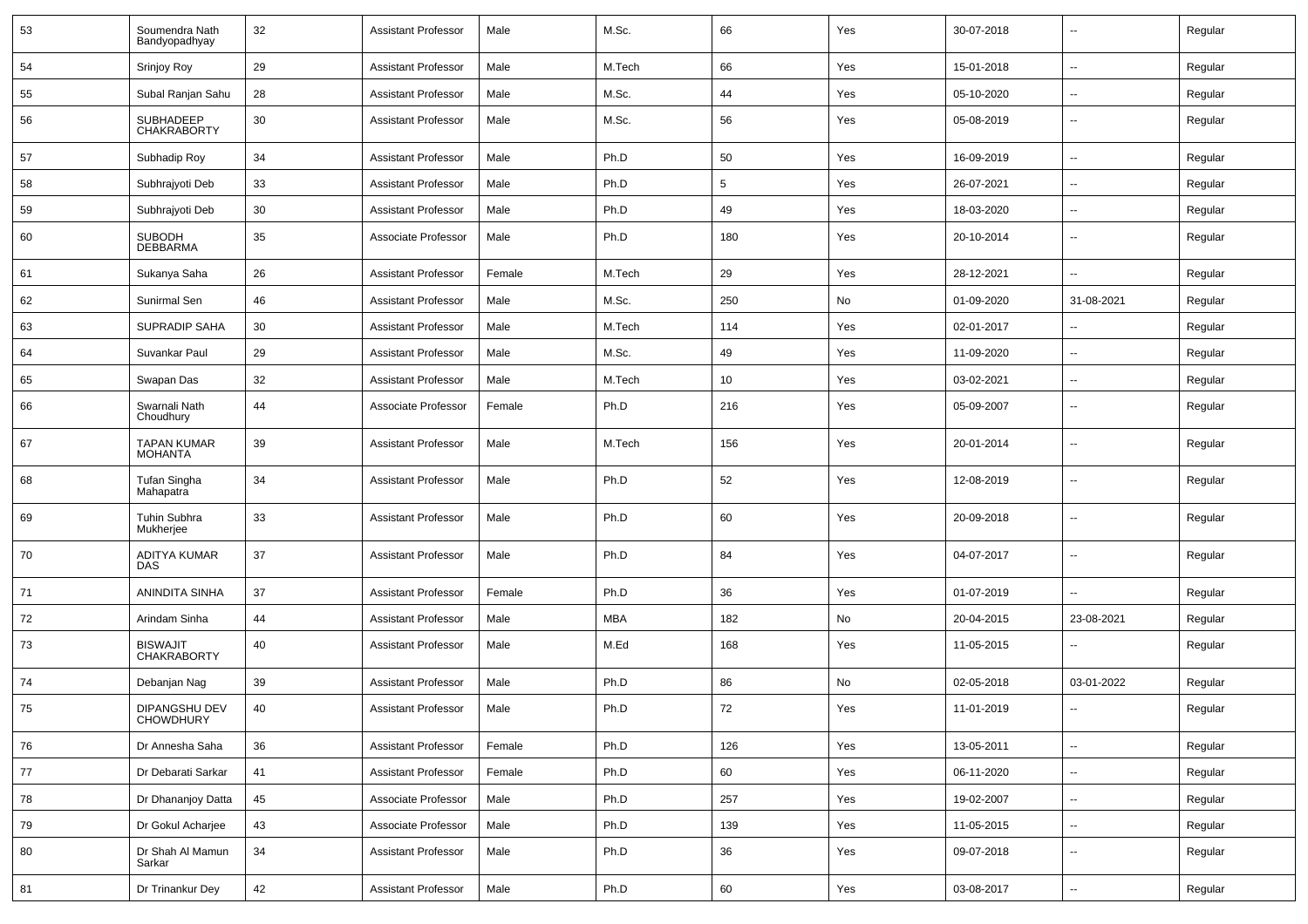| 82  | <b>DULAL DEBNATH</b>                 | 62 | Professor                  | Male   | Ph.D       | 445 | Yes | 01-07-2019 | $\sim$                   | Regular  |
|-----|--------------------------------------|----|----------------------------|--------|------------|-----|-----|------------|--------------------------|----------|
| 83  | <b>JAGADISH</b><br>MANDAL            | 41 | Associate Professor        | Male   | M.Ed       | 30  | Yes | 20-02-2019 | --                       | Regular  |
| 84  | <b>MALAY KUMAR</b><br><b>NAYAK</b>   | 63 | Professor                  | Male   | C.W.A.     | 408 | No  | 01-08-2019 | 30-11-2021               | Regular  |
| 85  | Mamoni Kalita                        | 44 | Associate Professor        | Female | Ph.D       | 247 | Yes | 02-11-2008 | -−                       | Regular  |
| 86  | <b>NANDITA</b><br><b>CHAKRABARTY</b> | 35 | <b>Assistant Professor</b> | Female | Ph.D       | 35  | No  | 05-08-2019 | 18-06-2021               | Regular  |
| 87  | Niharika Singh                       | 33 | <b>Assistant Professor</b> | Female | Ph.D       | 106 | No  | 26-12-2017 | 15-02-2021               | Regular  |
| 88  | PRABAL<br><b>CHAKRABORTY</b>         | 45 | Associate Professor        | Male   | <b>MBA</b> | 265 | No  | 11-11-2019 | 07-02-2022               | Regular  |
| 89  | Prasanjit Dasgupta                   | 55 | Professor                  | Male   | Ph.D       | 337 | Yes | 12-09-2018 | $\overline{\phantom{a}}$ | Regular  |
| 90  | PREM SANKAR<br>SRIVASTAVA            | 55 | Professor                  | Male   | Ph.D       | 377 | Yes | 11-02-2016 | --                       | Regular  |
| 91  | Somnath<br>Chakraborty               | 43 | <b>Assistant Professor</b> | Male   | <b>CFA</b> | 90  | No  | 25-08-2020 | 03-01-2022               | Regular  |
| 92  | <b>SOUMEN</b><br><b>MUKHARJEE</b>    | 43 | Associate Professor        | Male   | M.A        | 240 | Yes | 15-01-2018 | --                       | Regular  |
| 93  | Sujit Deb                            | 46 | Associate Professor        | Male   | Ph.D       | 201 | Yes | 27-10-2004 | --                       | Regular  |
| 94  | Sujoy Hazari                         | 32 | <b>Assistant Professor</b> | Male   | M.Sc.      | 87  | Yes | 08-10-2018 | $\sim$                   | Regular  |
| 95  | <b>SUNIL KUMAR</b>                   | 38 | <b>Assistant Professor</b> | Male   | Ph.D       | 119 | Yes | 30-07-2020 | $\sim$                   | Regular  |
| 96  | Tathagata Dasgupta                   | 44 | <b>Assistant Professor</b> | Male   | <b>MBA</b> | 228 | Yes | 17-10-2016 | $\overline{\phantom{a}}$ | Regular  |
| 97  | <b>Bheempad Mahato</b>               | 41 | <b>Assistant Professor</b> | Female | M.Ed       | 113 | Yes | 01-03-2017 | $\sim$                   | Regular  |
| 98  | <b>Bina Das</b>                      | 50 | <b>Assistant Professor</b> | Female | M.A        | 240 | Yes | 18-07-2017 | $\overline{\phantom{a}}$ | Regular  |
| 99  | C Arundhati Bai                      | 48 | <b>Assistant Professor</b> | Female | Ph.D       | 200 | Yes | 13-04-2015 | $\overline{\phantom{a}}$ | Regular  |
| 100 | Debabrata Roy                        | 40 | <b>Assistant Professor</b> | Male   | <b>LLM</b> | 144 | Yes | 24-10-2014 | $\overline{\phantom{a}}$ | Regular  |
| 101 | Deepashree Das                       | 28 | Lecturer                   | Female | <b>LLM</b> | 12  | Yes | 17-06-2020 | $\overline{\phantom{a}}$ | Visiting |
| 102 | Dr Anindita<br>Choudhury             | 34 | Associate Professor        | Female | Ph.D       | 71  | Yes | 21-07-2017 | $\overline{\phantom{a}}$ | Regular  |
| 103 | Dr Ashutosh<br>Agrahari              | 39 | Professor                  | Male   | Ph.D       | 132 | Yes | 08-10-2018 | --                       | Regular  |
| 104 | Dr Dipikanta<br>Chakraborty          | 31 | <b>Assistant Professor</b> | Female | Ph.D       | 60  | No  | 20-07-2018 | 01-09-2020               | Regular  |
| 105 | Dr Ishita Chatterjee                 | 39 | Professor                  | Female | Ph.D       | 168 | No  | 05-10-2018 | 08-04-2021               | Regular  |
| 106 | Dr Jayanta Dhar                      | 34 | Associate Professor        | Male   | Ph.D       | 71  | Yes | 17-06-2019 | $\sim$                   | Regular  |
| 107 | Dr Madhumita<br>Chakraborty          | 31 | <b>Assistant Professor</b> | Female | Ph.D       | 39  | Yes | 12-10-2020 | $\sim$                   | Regular  |
| 108 | Dr Ravindra Kumar                    | 39 | <b>Assistant Professor</b> | Female | Ph.D       | 72  | Yes | 12-10-2020 | ш.                       | Regular  |
| 109 | Dr Samir Khan                        | 29 | <b>Assistant Professor</b> | Male   | Ph.D       | 48  | Yes | 04-09-2020 | $\sim$                   | Regular  |
| 110 | Dr Sujit Debnath                     | 44 | <b>Assistant Professor</b> | Male   | Ph.D       | 120 | Yes | 04-02-2021 | $\sim$                   | Regular  |